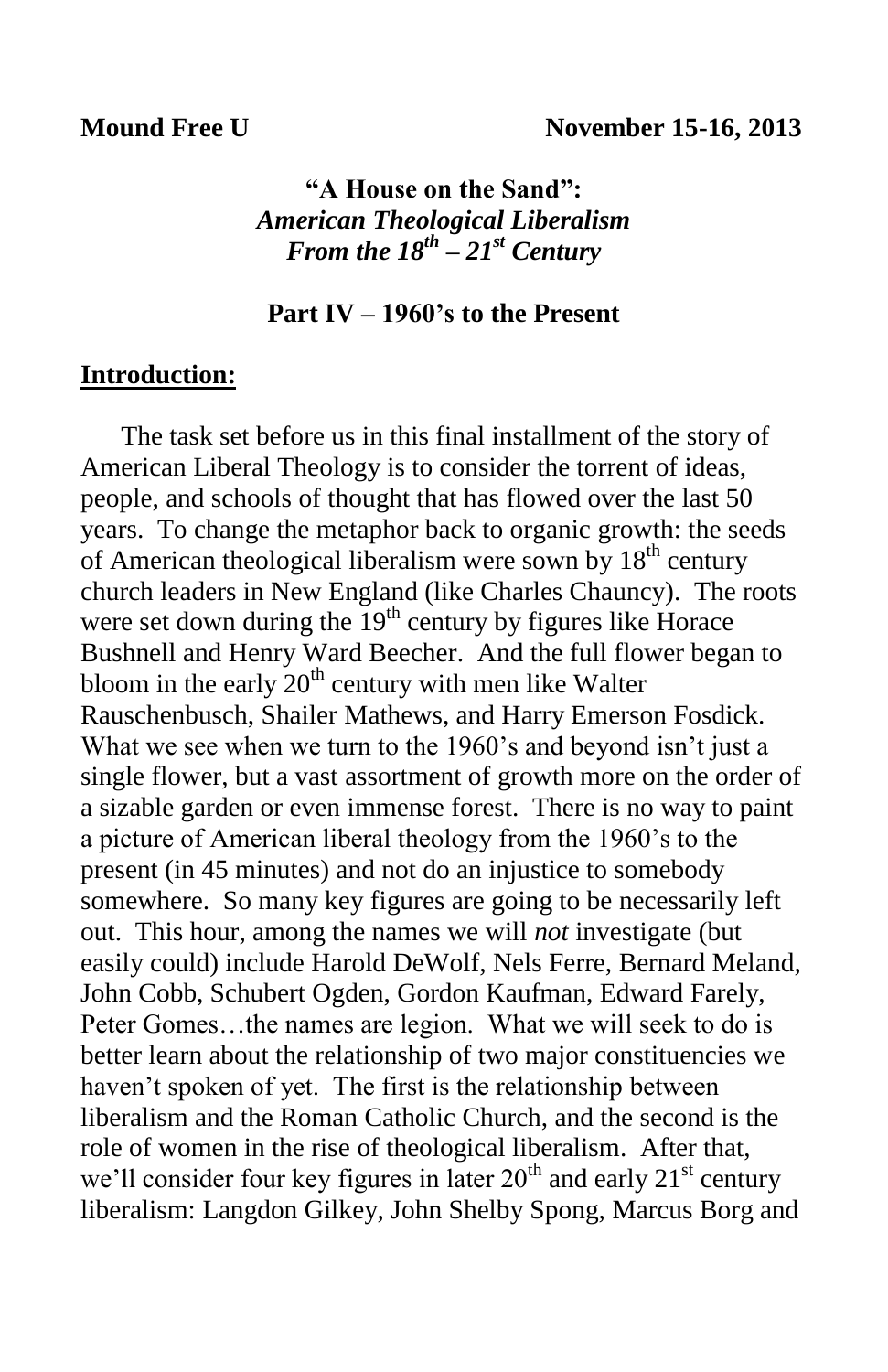finally Phillip Clayton. Let's begin this hour with a look at liberalism and Roman Catholicism.

## **1. American Theological Liberalism and the Roman Catholic Church (since 1943)**

 Why have we been able to survey nearly 200 years of American theological liberalism and not even heard so much as a whiff about the Roman Catholic Church? The simple answer to that important question is that until in the mid 1940's, the Catholic Church stood like an unmovable, unbending, unwavering citadel in the face of theological liberalism. For two hundred years in America, the Catholic Church was a stronghold and a fortress of conservatism that liberal theology was simply unable to penetrate. During the heyday of Protestant liberalism in America (in the early  $20<sup>th</sup>$  century), the Vatican saw modernity creeping its way and they battened down the hatches. The papal encyclicals of 1899 and 1907 (that I won't even attempt to pronounce since I don't speak Latin<sup>1</sup>) absolutely and unequivocally crushed the possibility of liberalism in the Catholic Church for the better part 50 years. Gary Dorrien observes:

 "The Vatican's about face on modernity was chilling…Pope Leo XIII…Pius IX and Pius X…defined modernity exhaustively in the course of repudiating it; the particulars included biblical higher criticism, individual interpretation, evolutionary theory…and other beliefs cherished by American liberal Protestants…the Vatican…[argued] that modernist theology was the synthesis of all heresies…[finally] the Vatican instituted an oath against modernism, to be required of all Catholic clergy and theology professors."<sup>2</sup>

It was a breath-taking display of magisterial authority and power. But it didn't last. Liberalism would wear down even the Vatican.

 The first fissure that appeared in the ice was Pope Pius XII's 1943 encyclical which granted Catholic theologians the freedom to

 1 *Testem Benevolentiae* (1899), *Lamentabili Sane* (1907), and *Pascendi Dominici Gregis* (1907).

<sup>2</sup> Gary Dorrien, *The Making of American Liberal Theology: Imagining Progressive Religion*. Westminster John Knox Press: Louisville, KY. 2001. p.395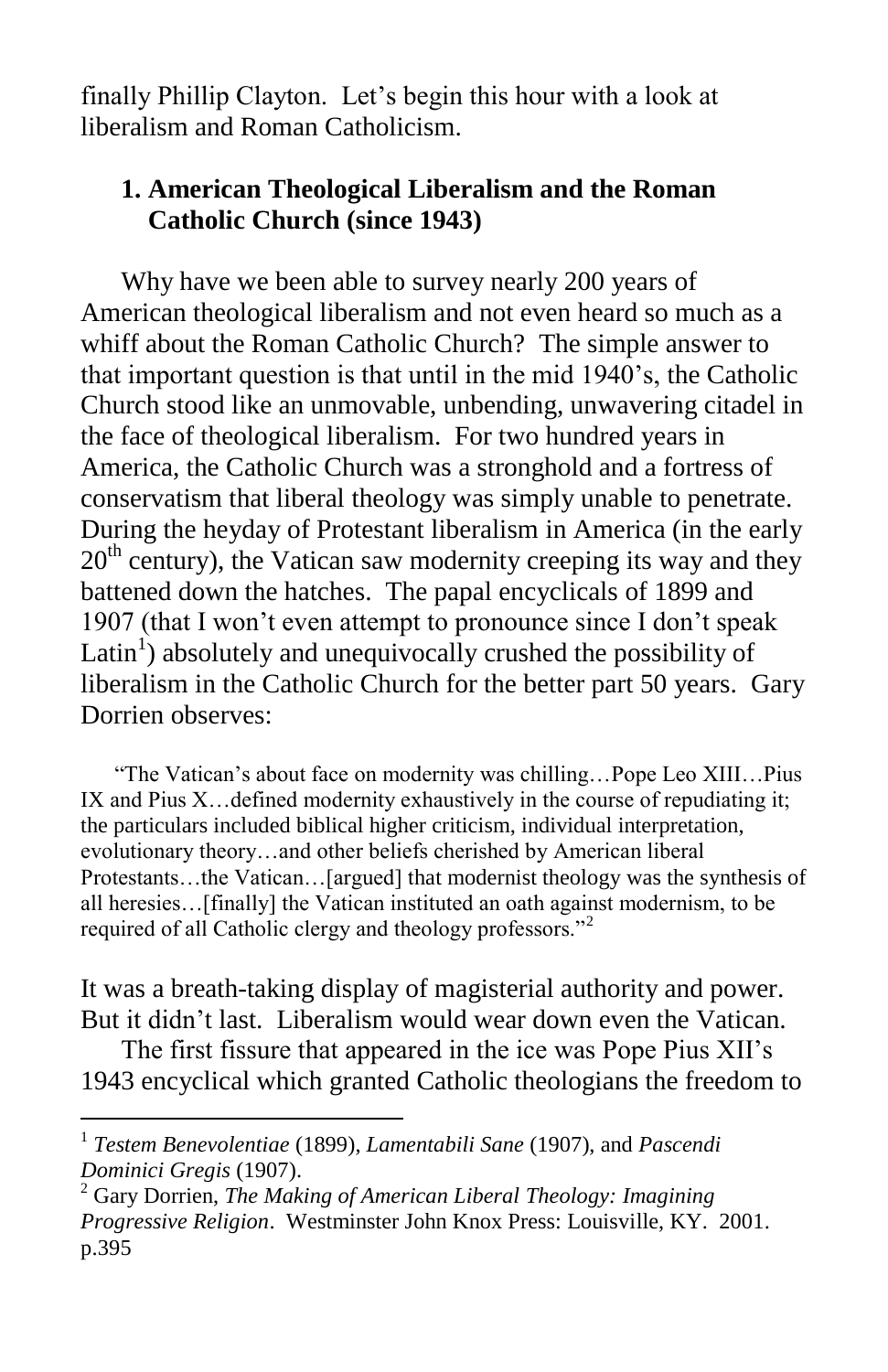use the tools of interpretation of biblical higher criticism. From that time until the calling of the Second Vatican Council, liberalleaning Catholic theologians worked tirelessly to press the bounds of Catholic orthodoxy as far as they could without coming under threat of church discipline. Issues on the table at Vatican II in the 1960's included: the education of Catholic laity in the contents of the Mass, the acknowledgment of elements of holiness and truth found outside the visible confines of the Catholic Church (i.e. relationship to Protestants, especially), and a vision of the inspiration and authority of the Bible that reflects the earlier 1943 encyclical regarding higher criticism. The reform was (in part) stated this way in Vatican II: "due attention must be paid both to the customary and characteristic patterns of perception, speech, and narrative which prevailed at the age of the sacred writer."<sup>3</sup> Which, really is something that conservatives (of course) believe about biblical interpretation as well. The difference would be that such a statement in the hands of someone with a weaker view of Scripture's authority might use such a statement to introduce a position like the denial of the inerrancy or the inspiration of Scripture. Both of which the Catechism of the Catholic Church still officially teaches. And in my experience most Catholics believe.

 Though individual liberal Catholic theologians certainly have existed, including (though not limited to): Gregory Baum, Richard McBrien, David Tracy, Anne Carr, and Elizabeth Johnson, they do stand as the exception rather than the rule. Nevertheless there is a breadth of theological thinking today, though, in the Catholic Church that simply wasn't there 60 years ago. The election of the last two Popes (Benedict and Francis) are something of a parable in this regard. It seems to me that though the overwhelming number of Catholics on the planet today are theological conservatives, they are something of a house divided given the reforms introduced at Vatican II and the breadth of public engagement and leadership of Popes Benedict and Francis.

<sup>3</sup> Quoted in. Gary Dorrien, *The Making of American Liberal Theology: Crisis, Irony & Postmodernity – 1950-2005*. Westminster John Knox Press: Louisville, KY. 2006. p.396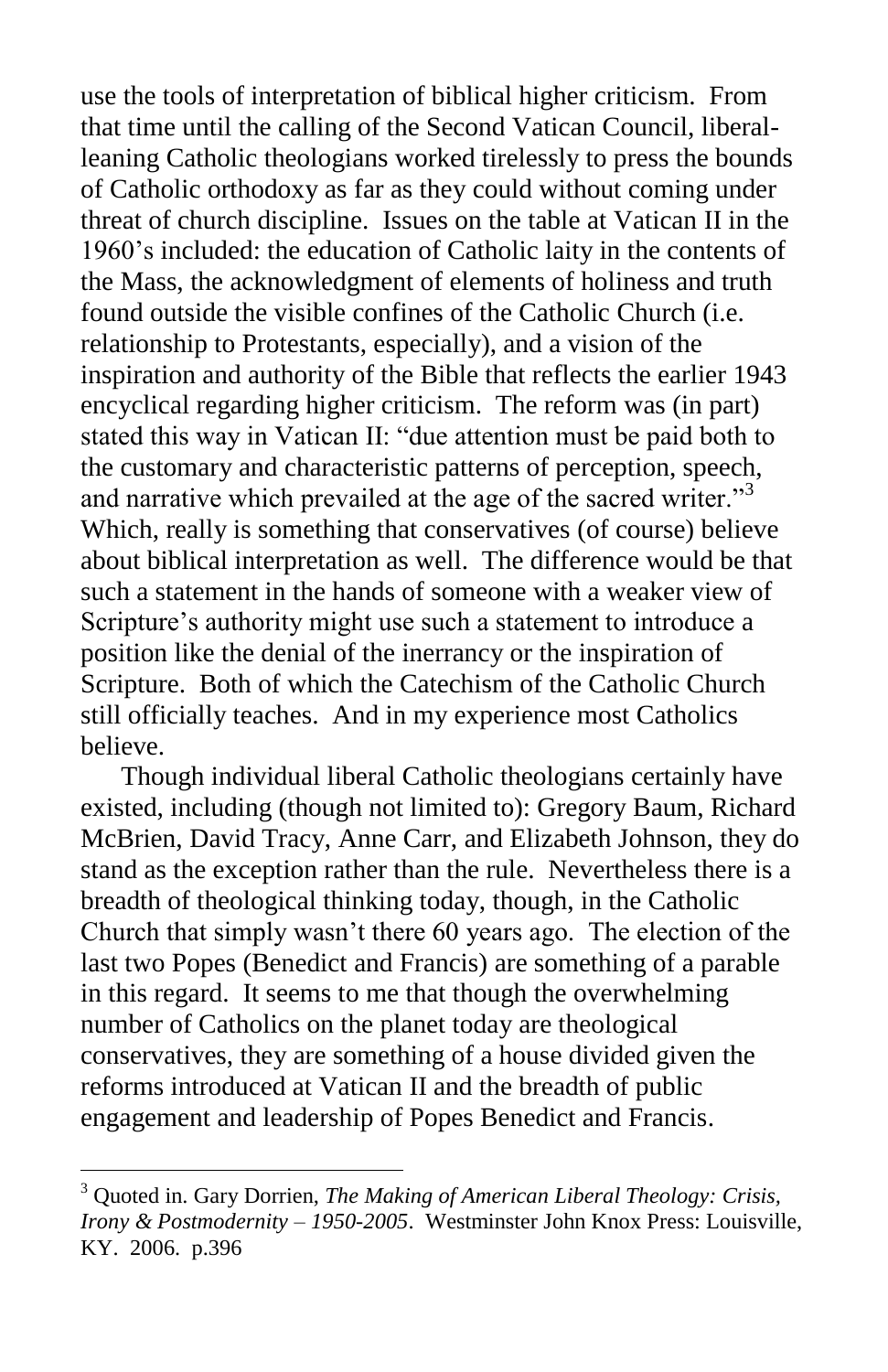We'll close our little sketch here of liberalism and the Catholic Church with a powerful statement from J. Gresham Machen. Now Machen wrote this in 1923 and he died in 1937 so he did not live to see (or even imagine) the changes that a Second Vatican Council would introduce but this statement, I believe, to be in the main as accurate today as the day in which he wrote it. If evangelicals and Catholics wonder why they have so very much in common as it relates to world and life view, doctrinal convictions, political affinities, and the like, this statement from Machen goes a long way toward explaining why. In *Christianity and Liberalism*, Machen wrote:

 "…serious…is the division between the Church of Rome and evangelical Protestantism in all its forms. Yet how great is the common heritage which unites the Roman Catholic Church, with its maintenance of the authority of Holy Scripture and with its acceptance of the great early creeds, to devout Protestants today! We would not indeed obscure the difference which divides us from Rome. The gulf is indeed profound. But profound as it is, it seems almost trifling compared to the abyss which stands between us and many ministers of our own Church. The Church of Rome may represent a perversion of the Christian religion; but naturalistic liberalism is not Christianity at all."<sup>4</sup>

That's Machen. Clear. Controversial. Perceptive, isn't he? Let's turn to women in American Liberal Theology.

## **2. Women in American Liberal Theology (since 1830)**

 The role of women in the development of American theological liberalism began as early as 1830. We say 1830 because that was the year that Elizabeth Cady Stanton entered seminary. Stanton was born in the 1815 in Johnstown, New York. Her parents, Daniel and Margaret Cady, had 10 children. Five girls, five boys. Four of the boys died in childhood. The final son, named Eleazor, lived to graduate college and then himself died as a young man. Elizabeth's father was inconsolable. She was ten years old at the time and recalls:

<sup>4</sup> J. Gresham Machen, *Christianity and Liberalism*. New Edition. William B. Eerdman's Publishing Company: Grand Rapids, MI. (1923) 2009. p.43.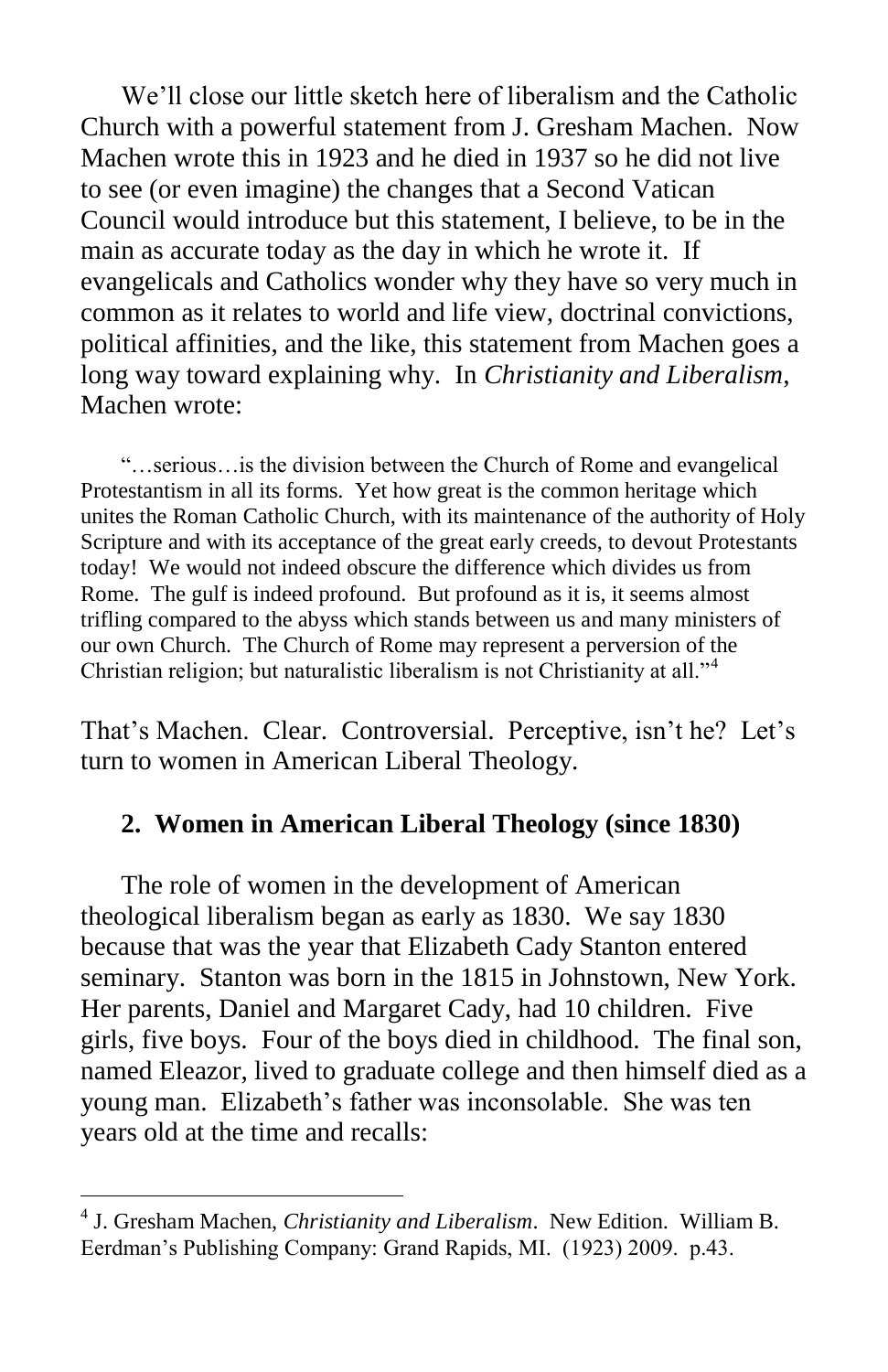"With my head resting against his beating heart, we both sat in silence, he thinking of the wreck of all his hopes in the loss of a dear son, and I wondering what could be said or done to fill the void in his breast. At length he heaved a deep sigh and said: 'Oh, my daughter, I wish you were a boy!' Throwing my arms around his neck, I replied: 'I will try to be all that my brother was.'"<sup>5</sup>

If we had another entire seminar we might be able to begin to scratch the surface of the dysfunction in the paragraph I just read. But that moment explains much about Elizabeth Cady Stanton's pursuits in life. She had a father who didn't want her to be a woman. And even as a little girl, she tried not to be one.

 In time, she became one of the earliest and most influential feminists in American history. Stanton was a passionate feminist, and she despised the traditional notions of womanhood. She once said: "When I think of all the wrongs that have been heaped upon womankind…Ah, how I do repent me of the male faces I have washed, the mittens I have knit, the trousers mended, the cut fingers and broken toes I have bound up!" She became a cobelligerent with Susan B. Anthony in the woman's suffrage movement. Unlike Stanton, Anthony was a not a professing Christian but they did have a common goal in the feminist movement. In order to aid the fledgling movement, Stanton composed what became known as *The Woman's Bible* – published in 1895. Interestingly, Stanton was not a theological egalitarian. That is, she was quite certain that the Bible taught that men and women were different. Created for different roles in the home and in the church. She believed that the Bible was clear on the matter of male headship as leader, initiator, protector, and responsibility bearer. She also saw that Scripture taught that women ought to rejoice in and come underneath such worthy male leadership. She believed the Bible taught these things. And she hated it. Furthermore, she saw that Scripture communicated such truths as the virgin birth and the deity of Christ – she rejected these truths as well.

 Another early significant female influence on the course of liberal theology was a woman named Vida Scudder. Born to

<sup>5</sup> Stanton quoted in Dorrien, pp.214-215.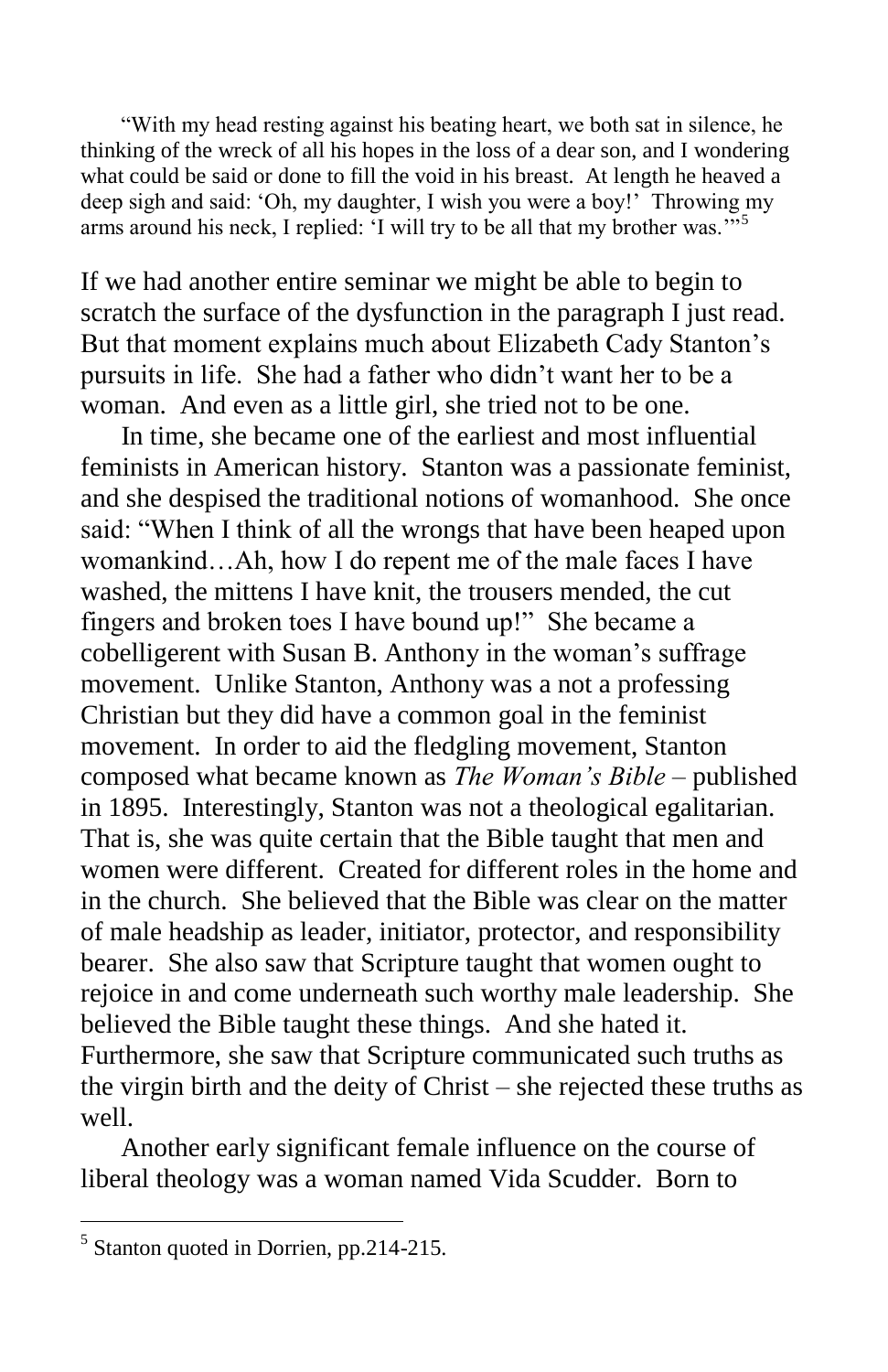missionary parents in India in 1861. After the drowning death of her father, she and her mother moved back to the United States when she was ten years old. Eventually, she found her way to the Episcopal Church and then in due course enrolling at Oxford University in 1884 – she was the first woman ever to do so. Scudder's embrace of liberalism was swift at the university. In the words Gary Dorrien: "Scudder gave no quarter to biblical literalism, hellfire, demons, substitutionary atonement, or other examples of unenlightened orthodoxy...".<sup>6</sup> In 1887, she took a position at Wellesley College teaching English literature. Her greatest contribution to the development of liberal theology was through her work alongside Walter Rauschenbusch in the Social Gospel Movement. And though she had her reservations about him, she also appreciated the theology of Reinhold Niebuhr.

 One more primary female influence on liberal theology before a veritable floodgate of women's participation in the movement is Georgia Harkness. Harkness was born in 1891 into a conservative Methodist home. She entered Cornell University in 1908 and eventually studied at Boston University (a stronghold of liberalism in the Methodist tradition). By 1927, she was ordained by the Methodist Episcopal Church, and would become a champion for women's ordination for an entire generation in what became the United Methodist Church. She was a liberal, but maybe a critical advocate of liberalism would best describe her. She was a tortured theologian in many ways. She struggled with the movement she had come to embrace. She once said:

 "Liberalism needed to see in the Bible something more than a collection of moral adages and a compendium of great literature. It needed to see in Christ something more than a great figure living sacrificially and dying for his convictions. It needed to be recalled to the meaning of the cross and the power of the resurrection."<sup>7</sup>

One of the defining moments in her life came when her father's time to die drew near and she cared for him at his bedside until the end. Warren Harkness, as he lay dying, engaged Georgia in a

 $6$  Dorrien, p.130.

<sup>7</sup> Harkness quoted in Dorrien, p.405.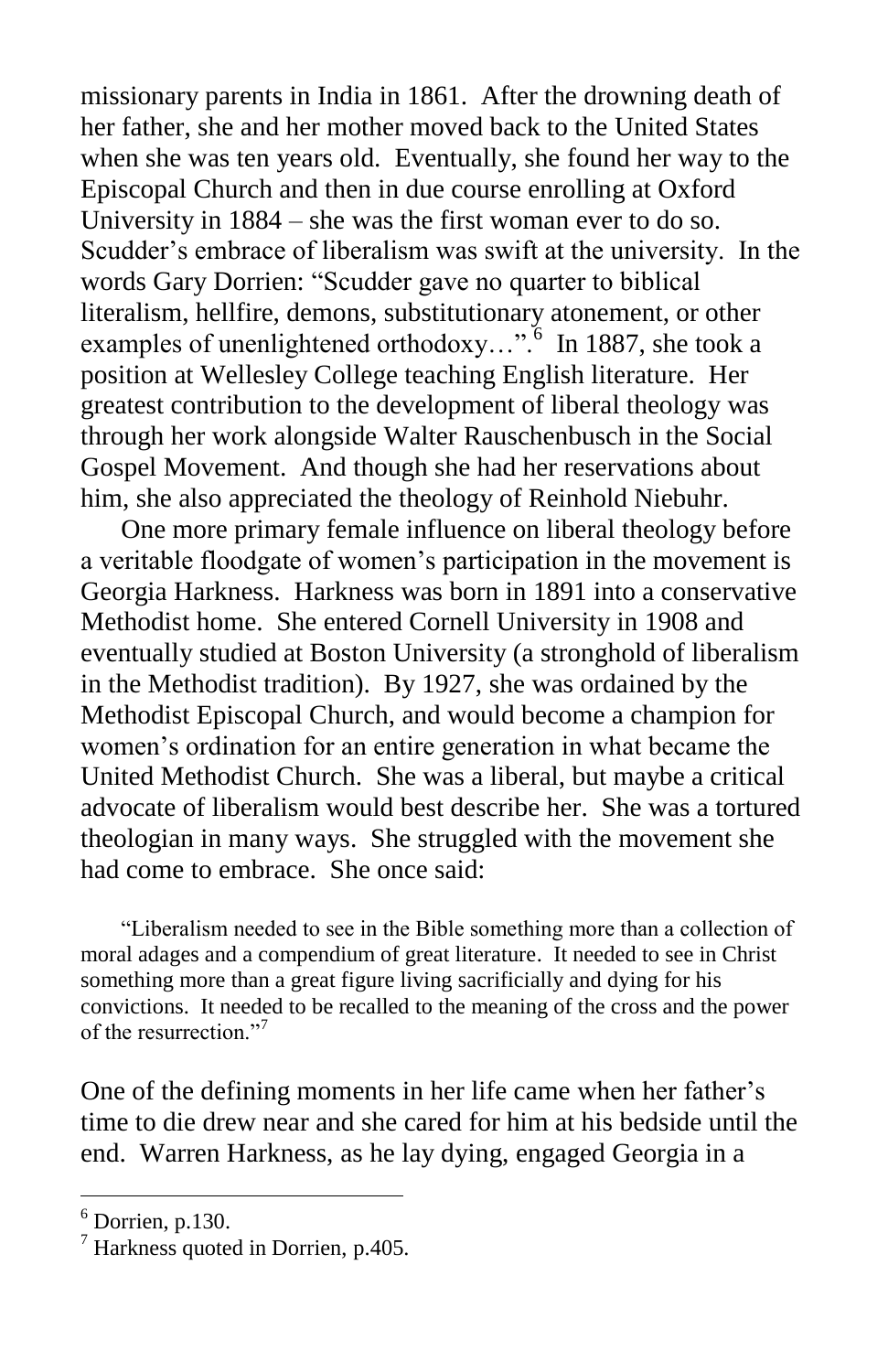discussion about her literary output. After she told him she'd written seven books, he told her: "I think they must be good books. Wise men say they are. But I wish you would write more about Jesus Christ."<sup>8</sup>

 After Stanton, Scudder, and Harkness blazed the trail for women in theological leadership within the movement, many more women followed their lead including luminaries like: Valarie Saiving, Garret Evangelical Theological Seminary's Rosemary Radford Ruether, Marjorie Hewitt Suchocki, Vanderbilt Divinity School's Sallie McFague, University of Chicago's Nancy Frankenberry, Sheila Greeve Davaney of the Illif School of Theology, and Catherine Keller at Drew University. The place of women within the leadership of the American theological liberal movement is now cemented and central.

#### **3. Langdon Gilkey (1919-2004)**

Let's talk about Langdon Gilkey. Born in 1919 and raised in a theologically liberal home, Gilkey was perhaps better positioned than anyone before him for the dramatic departures from orthodoxy he would make. Educated at Columbia, Harvard, and Union Theological Seminary, Gilkey went on to teach at the University of Chicago. Gilkey is possibly best known for what he called: "God-is-dead-theology." And what is God-is-deadtheology? Well, in some ways it was the announcement not that the God who actually created and sustains the universe is dead, but rather the God of the Bible is dead. Gilkey did not see these "Gods" as one in the same. He didn't believe that the God who actually exists should be identified with the God of the Bible. Thus, God (that God) is dead. Gilkey once said it this way:

 "For us, then, the Bible is a book of the acts Hebrews believed God might have done and the words he might have said had he done and said them – but of course we recognize he did not."<sup>9</sup>

<sup>8</sup>Quoted in Dorrien, p.406.

 $9^9$  Gilkey quoted in Dorrien, p.277.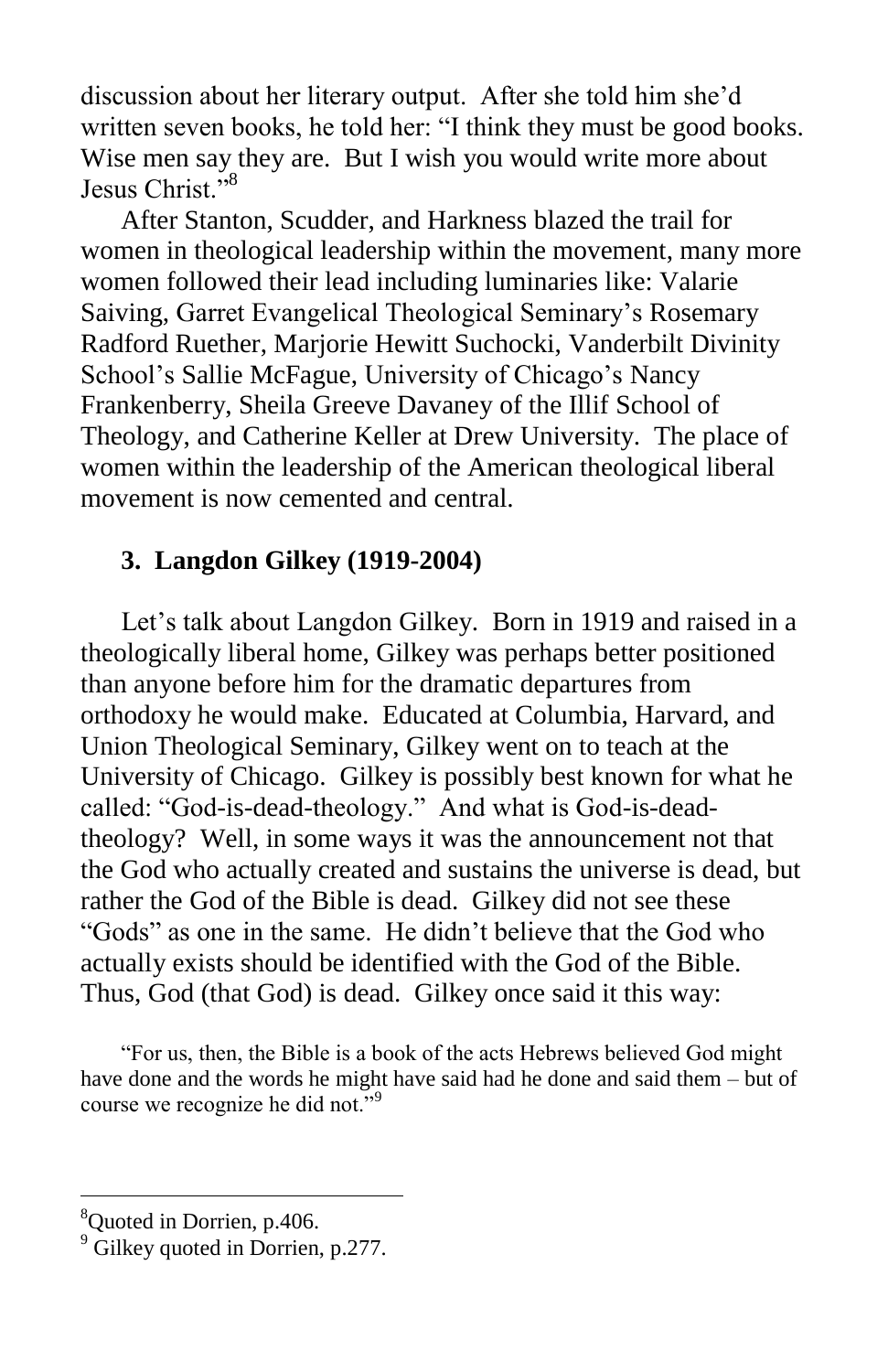His cards are on the table here. His candor is refreshing and frightening at the same time. And speaking of candor, I want to close our sketch of Gilkey by listening to both Gary Dorrien and Langdon Gilkey himself talk about the difference between his generation of liberalism and the one that preceded them. Listen to this:

 "Virtually all of the liberal leaders of the social gospel era were raised in homes that featured family devotions, Bible reading, personal prayer, and Sunday observance. They continued these spiritual practices in their own lives, but in raising their children, many of them considerably cut back on family devotions and Bible study. Langdon Gilkey, whose father was a classic example of this trend, observes that liberal leaders like Fosdick, Mathews and Charles Gilkey were products of a spiritual culture that began to wither in the next generation. Gilkey recalls that at the funeral of his mother, Geraldine Gilkey, Fosdick recited Scripture passages for half an hour from memory; Gilkey remarks: 'My generation of neo-liberals studied the Bible, but Fosdick's generation read it everyday and knew it line by line. No wonder they would talk so easily of 'Christian experience'. My generation hardly had a clue as to what it meant!"<sup>10</sup>

So much of what went wrong with American liberal theology is there in that memory. Notice that the social gospel leaders *themselves* grew up in homes where the Bible was read and Christ was worshiped as a family. That should serve all of us parents notice, should it not? Family worship is not a crank that we turn and out comes a faithful child on the other side. It doesn't work that way. Fosdick *himself* cited Scripture for half an hour at Geraldine Gilkey's funeral. However, for the generation who "cut back" on family worship, the consequences were even more dire. It was a like surrendering their children to Satan from the start. Langdon Gilkey (who died just nine years ago at the age of 85) developed God-is-dead-theology. Let's move on to John Shelby Spong and Marcus Borg.

 $10$  Gilkey quoted in Dorrien, p.553.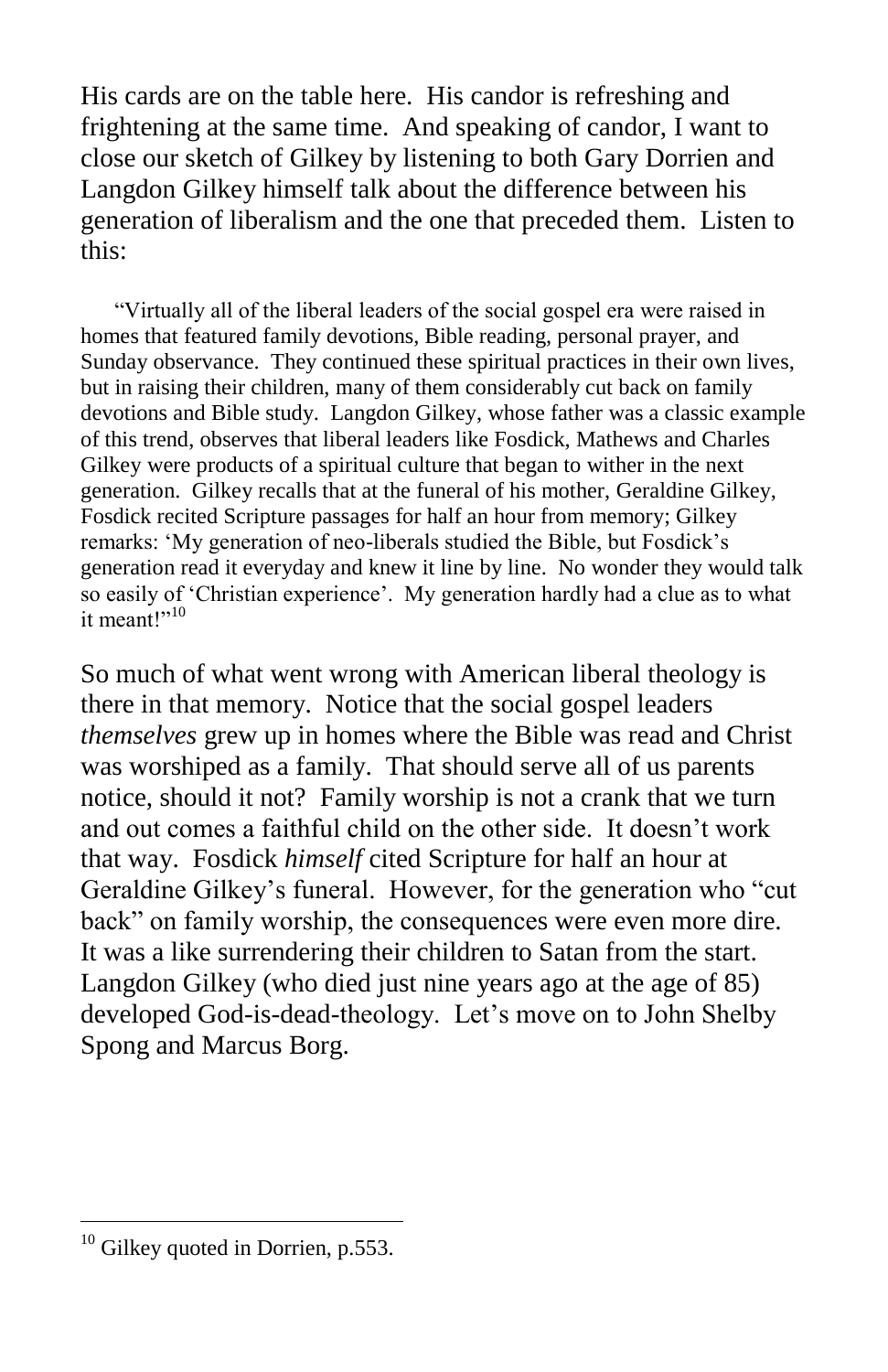## **4. John Shelby Spong (1931-) and Marcus Borg (1942-)**

 We take Spong and Borg together because they come from the same generation and have followed similar paths. Like Beecher and Fosdick before them, John Shelby Spong and Marcus Borg are popularizers of American theological liberalism. This is important because throughout much of the latter half of the  $20<sup>th</sup>$  century, American liberal theology was increasingly marked by two features: brilliance and incoherence. Are you familiar with the statement Oliver Wendell Holmes, Jr. made about simplicity and complexity? If you haven't heard it, or like me have heard it but not understood it – listen carefully to this…it's worth getting in your bloodstream. Holmes said: "I would not give a fig for the simplicity on this side of complexity, but I would give my life for the simplicity on the other side of complexity."<sup>11</sup> The liberal scholars who succeeded in disseminating their work were the ones who could speak plainly and simply to the greatest number of people. Part of the Achilles heel of scholarship (and it's by no means unique to liberalism) is the frequent inability to state complex realities simply. Now opposite error (reductionism) is just as problematic. This is one that conservatives are often guilty of, that is, simplicity on this side of complexity. Painting people with a broad brush when a smaller, more detailed brush would be more fitting. Generalizations when specificities are called for. Sweeping statements when nuance would much more fitting. But like we said, for liberal theologians their frequent difficulty wasn't simplicity on this side of complexity, it was simplicity on the other side of complexity. That is, stating the complex in simple, straightforward language. Liberal theologians in many cases have not been good at it. The way that Gary Dorrien put it is brilliant he said: "…liberal theology was short on intelligibility, not

http://en.wikiquote.org/wiki/Talk:Oliver\_Wendell\_Holmes, Jr . Accessed 11-12-13 @ 8:23pm.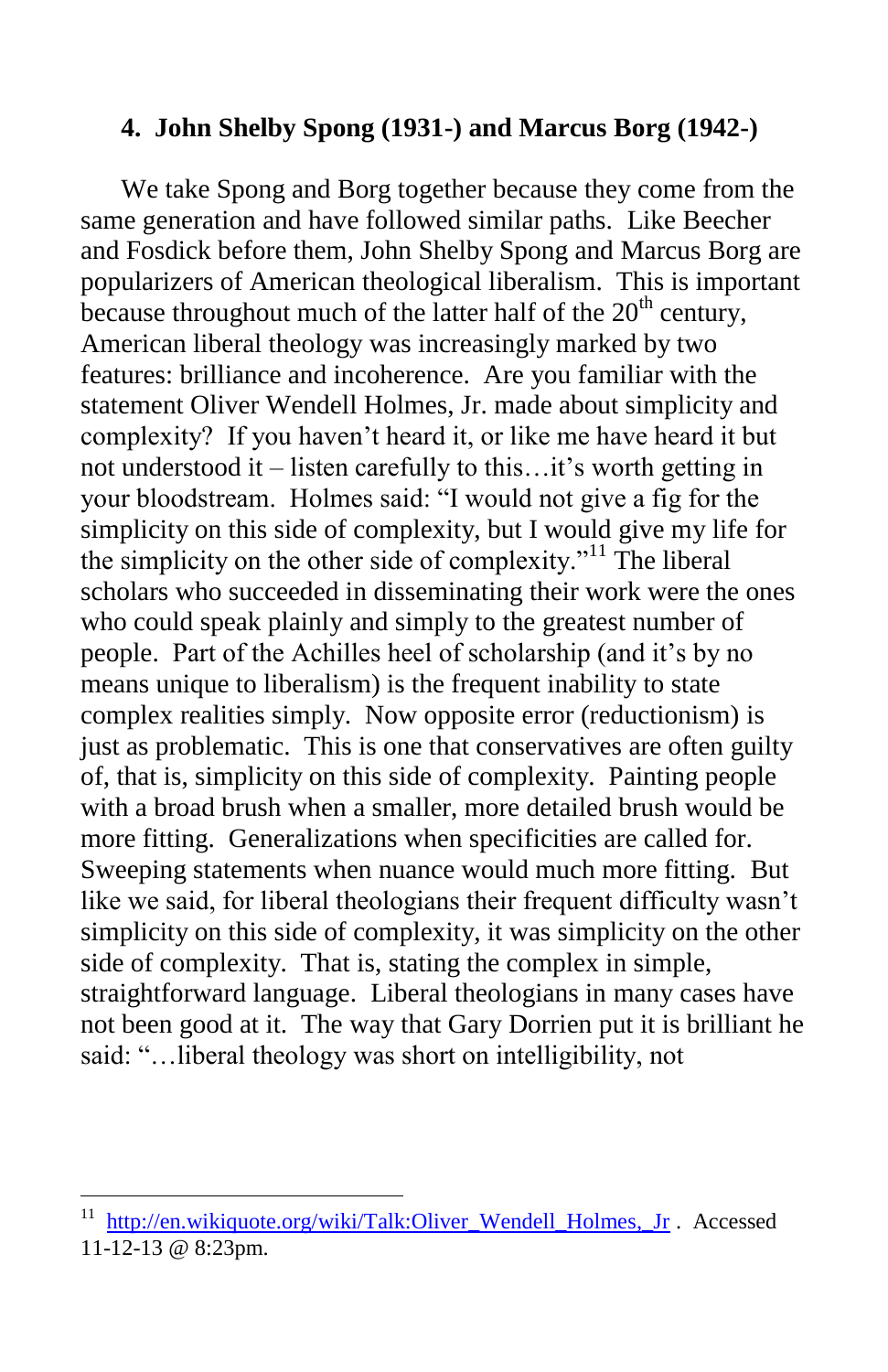intelligence."<sup>12</sup> Similarly, John Piper has an article called "How to Be Interesting and Unhelpful."<sup>13</sup> Exactly.

 So in the 1980's and 1990's the two men who stepped onto the brilliant but confusing field of liberal academic scholarship and began to translate it for the average person were John Shelby Spong and Marcus Borg. The difference between Spong and Borg and the rest the liberal academy is that they have a gift for short, punchy direct statements written in language that adult Sunday school classes can process. $<sup>14</sup>$  Theologically, Spong is as</sup> progressive and liberal as anyone before him. He called the Apostles and Nicene Creeds "empty and meaningless".<sup>15</sup> Practically, his books have sold in the tens of thousands because his titles like: *This Hebrew Lord* (1974)*, Rescuing the Bible From Fundamentalism* (1991)*, Born of a Woman* (1992)*, Resurrection: Myth or Reality?* (1994)*, Liberating the Gospels* (1996)*, and Why Christianity Must Change or Die* (1998), titles like these are not written for professional scholars, they've been written specifically the church in mind.

 On the same score, we have Marcus Borg. Equally as capable of writing for other scholars, Borg has mainly chosen to serve the church with his theology. I say "mainly" because Borg has been a

 $\overline{a}$ 

<sup>14</sup> For example, Spong says: "I think one of the things we've got to look out for [is human beings claiming that they know how God operates."](http://www.brainyquote.com/quotes/quotes/j/johnshelby478889.html) Though it sounds plausible, if taken seriously, this statement is an utter repudiation of Holy Scripture and even Christ himself as accurate and knowable revelations of God. [http://www.brainyquote.com/quotes/authors/j/john\\_shelby\\_spong.html](http://www.brainyquote.com/quotes/authors/j/john_shelby_spong.html) Accessed 11-12-13 @ 8:28pm. And Borg says: "How can women be in the image of God if God cannot be imaged in female form?"

[http://www.goodreads.com/author/quotes/22721.Marcus\\_J\\_Borg](http://www.goodreads.com/author/quotes/22721.Marcus_J_Borg) Accessed 11-12-13 @ 8:30pm. Borg, of course, is half right. There are feminine images of God in the Scripture: Deuteronomy 32:11 and Matthew 23:37. And women are without question made in his image as are men (Genesis 1:27). But Borg would use such Scriptures to justify calling God 'Our Mother in Heaven'.

 $12$  Dorrien, p.522.

<sup>&</sup>lt;sup>13</sup> <http://www.desiringgod.org/blog/posts/how-to-be-interesting-and-unhelpful>. Accessed 11-12-13 @ 12:28pm.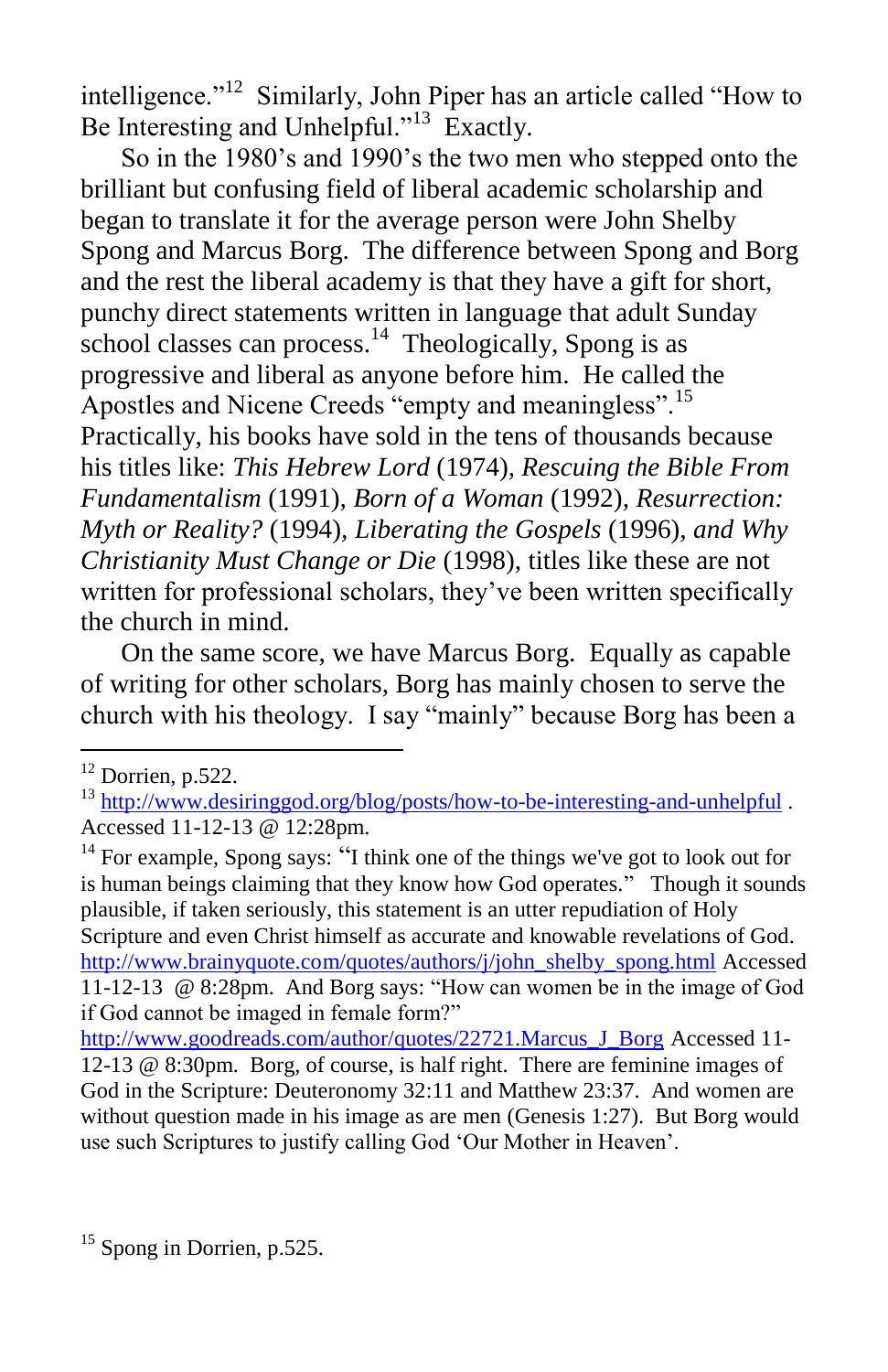significant contributor to The Jesus Seminar – an academic think tank of liberal scholars whose revisionist portrait of the historical Jesus bears little resemblance to the one we meet in Matthew, Mark, Luke, and John.<sup>16</sup> Borg's most well-known books include: *Meeting Jesus Again for the First Time* (1994), *The God We Never Knew* (1997), *The Heart of Christianity* (2003), and *Reading the Bible Again for the First Time* (2001). Gary Dorrien's summary observation of the heart of Borg's theology is apt, Dorrien writes:

 "[Borg] describe[s] faith…[in] a panentheistic God…Christianity is not the only true religion, Borg assure[s], but all people need a satisfying spiritual practice, and progressive Christianity makes an enriching and challenging spiritual home."<sup>17</sup>

Both Spong and Borg continue to write and lecture today and make the complexities of liberal theology simple and intelligible for nonspecialist adult readers today. One last sketch, Phillip Clayton.

# **5. Phillip Clayton (1955-)**

 Phillip Clayton, in my personal estimation, is the now key figure to watch in what is today a three hundred year old movement. If American theological liberalism lives and indeed thrives to the point of making a comeback in terms of number religious adherents, I believe that will be due in no small way to the influence of Phillip Clayton. Who is this man? Clayton was raised in a conservative Protestant home (I think he would say fundamentalist, at least evangelical). He graduated Yale University and then went on to postgraduate studies at the University of Munich, Germany. In March 2005, he became the Ingraham Professor at what is now known as Claremont Lincoln University in Claremont, California. A brief word on Claremont Lincoln before a few observations about the key role of Phillip Clayton in particular. Claremont Lincoln began as Maclay School

<sup>&</sup>lt;sup>16</sup> William Willimon writes: "The 'Jesus Seminar' reads the New Testament and devises a Jesus that looks suspiciously like a West-Coast professor…". Quoted in *Pastor: The Theology and Practice of Ordained Ministry*. Abingdon Press: Nashville, TN. 2002. p.163.

 $17$  Dorrien, p.525.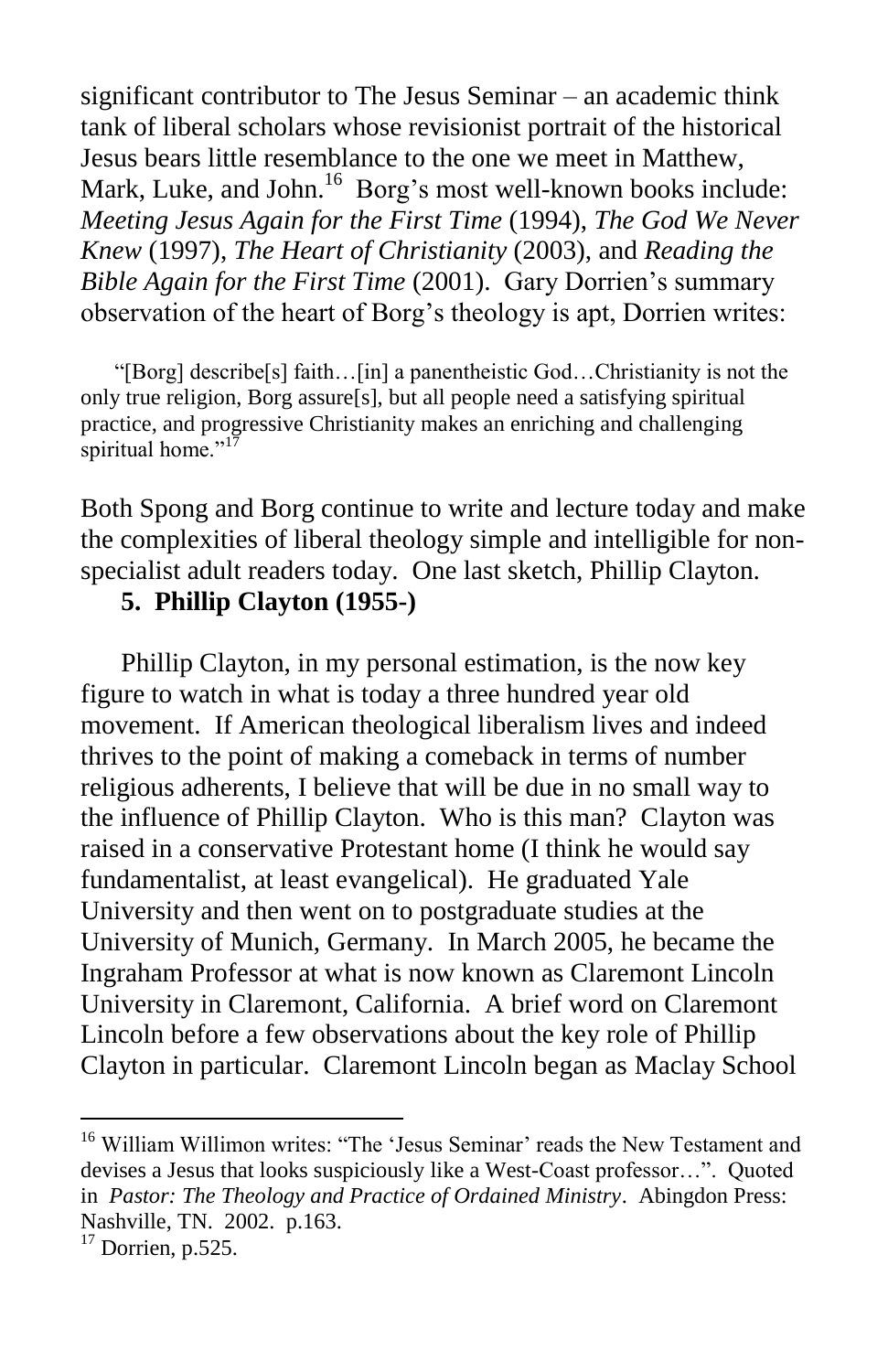of Theology in San Fernando, California in the year 1885. For over a hundred years, it's primary affiliation was with the Methodist Church. Along with Methodism in America, it has moved in an increasingly broad and theologically liberal direction. In many cases, on the leading edge of that movement. In the spring of 2011, however, philanthropists David and Joan Lincoln made a \$50 million dollar donation to the school. Effectively changing its name (to Claremont Lincoln) and re-organizing around the vision that the school would re-launch to become the world's first inter-faith seminary. According the L.A. Times, David Lincoln said: "Joan and I are particularly pleased with the idea of creating a multireligious university that reflects the power and potential of the 'Golden Rule'."<sup>18</sup> The website further explains:

 "Yes, this is a new kind of university…multireligous…and it's a spark of optimism for the times we live in…We know that religion is not a competitive sport…It's not a game of winner take all. No most of the world's religions have articulated an ethics of reciprocity known in Western society as the Golden Rule. Whatever it's called, this principle puts religions on a path to solutions: a call to step up, name your passion, and take real action."<sup>19</sup>

*This* is the milieu within which Phillip Clayton is operating.

 Clayton grew up in conservative Christianity, over the years he moved further to a position of broadly evangelical to the place he occupies today which is enthusiastic and unabashed theological liberalism. In his first public address as Ingraham Professor of Theology, Clayton said it plainly:

 "I am a liberal Christian…Liberal Christians are not accustomed to speaking in ringing tones today. But why? We have an equally clear and powerful heritage, albeit one that does not separate black so clearly from white. It's time for a new vision for liberal theology…between church, academy, and the world…[Clayton half apologizes] Forgive my strong response. I am a convert to liberal Christianity, so I bring the passion of the convert rather than the jaundiced eye of the cynical thinker…God knows, in the present political

<sup>18</sup> [www.dailybulletin.com/20110515/record-gift-gets-school-started](http://www.dailybulletin.com/20110515/record-gift-gets-school-started)

 $19$  [www.claremontlincoln.org/about](http://www.claremontlincoln.org/about) . Accessed 11-09-13 @ 3:25pm.